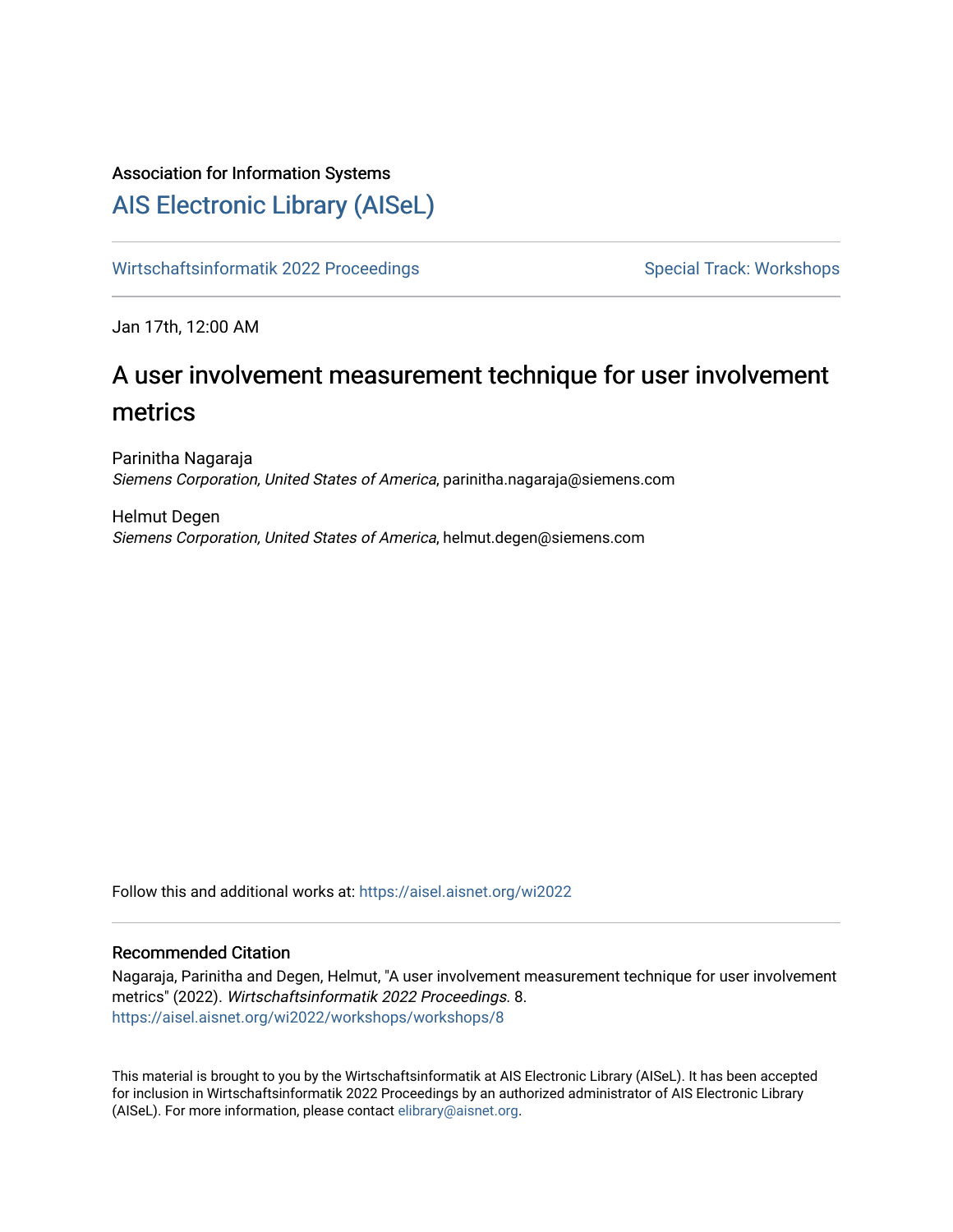## A user involvement measurement technique for user involvement metrics

Parinitha Nagaraja $^1$  and Helmut Degen $^1$ 

Siemens Technology, Princeton, USA {parinitha.nagaraja,helmut.degen}@siemens.com

Abstract. Efficiency of use has always been a topic of interest for humancomputer interaction and in usability. One of the challenges is to be able to measure the efficiency or inefficiency thereof for different types of user involvement including user actions and system actions. The paper proposes a technique to measure user involvement times based on a user involvement taxonomy [\[1\]](#page-11-0). The technique uses tracking of mouse and keyboard events as well as the software application process start time. The measurement technique is applied to the Windows Calculator for a simple addition task. The measured times are reported. The elapsed user involvement time is 5.827 seconds. 5.216 seconds (89.5% of elapsed involvement time) is allocated to elapsed hands-on time and 0.611 seconds (10.5% of elapsed involvement time) for elapsed waiting time. The measured elapsed waiting time (0.611 seconds) and the average waiting time (0.122 seconds) are in line with Seow's benchmark boundaries [\[2\]](#page-11-1). The user involvement metrics provide context for the individual measured events and make them interpretable and usable.

Keywords: User involvement, efficiency, metrics, measurement technique, Windows application

## 1 Introduction

Efficiency of use has always been a topic of interest for human-computer interaction and in usability. There are still many problems unsolved, particularly for emerging user behaviors. Users are increasingly involved in semi-automated, parallel executed processes. Many users perceive current waiting times and system requests for user decisions as unnecessarily long (waiting times, inappropriate necessity of monitoring) or as unnecessary (irrelevant decisions). Design decisions and resulting system behavior can lead to long waiting times and unnecessary decision requests. Such an undesirable behavior impacts negatively the enterprises' need for high productivity and the user's need for efficient task completion. From that perspective, it is beneficial to minimize mandatory user involvement in the design process and, at the same time, to keep the user sufficiently in control of the process and its outcome. This should also consider the trend that users take part in several semi-automated processes or are required to use several systems in parallel.

To determine the current efficiency of user involvement, a measurement technique is needed. Inefficiencies can be caused by system actions, user actions, or both. Therefore, we need a technique that can measure both. Known techniques measure "time-on-tasks"

<sup>17</sup>th International Conference on Wirtschaftsinformatik February 2022, Nürnberg, Germany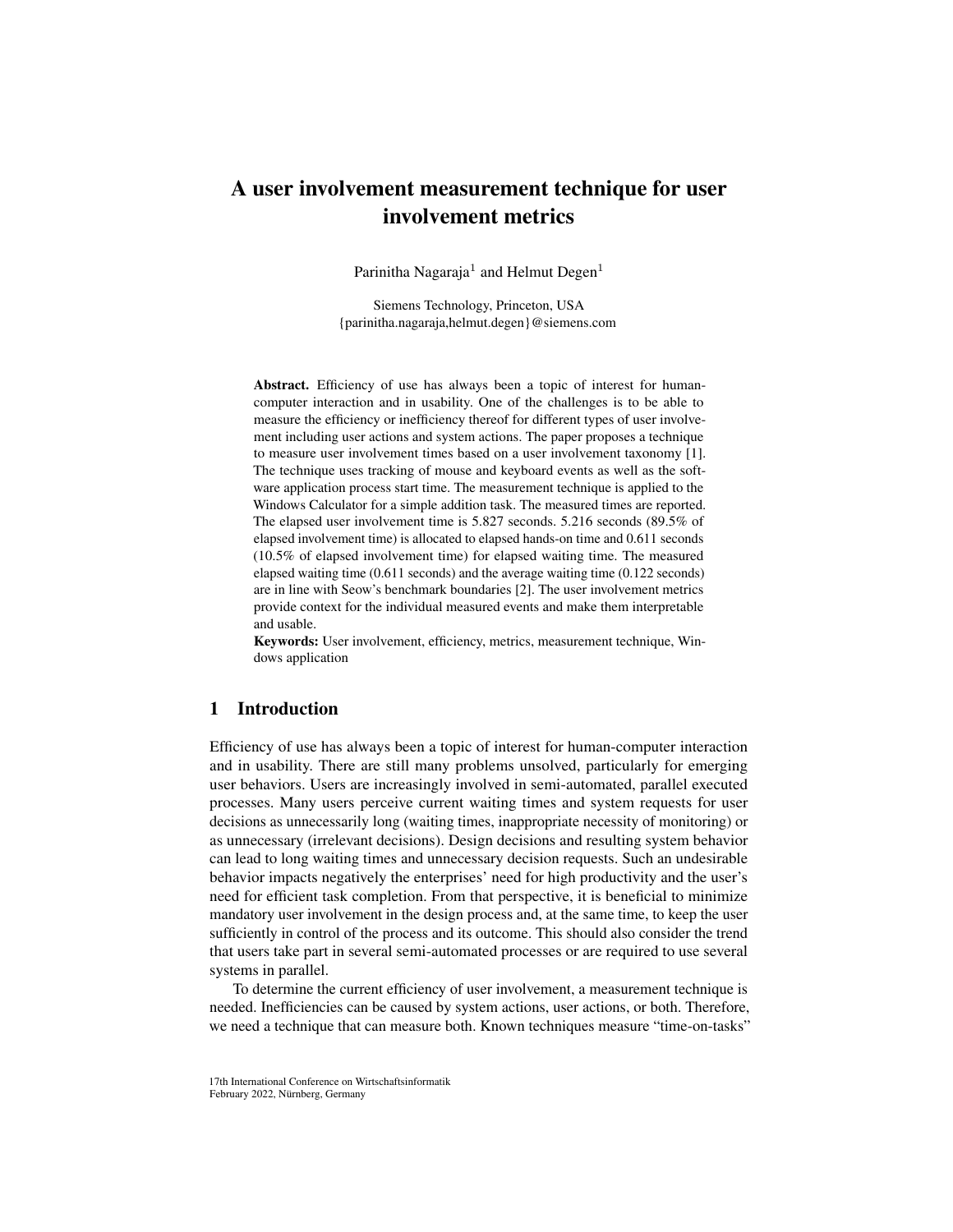(summative usability tests) or response times (performance testing). Such tools and techniques do not cover mentioned enhanced user involvements types. There is a rich body of knowledge regarding response time. However, many of them are captured in lab situations. "They [response time estimates] should, indeed, be verified by extended systems studies-not in artificial laboratories using abstract tasks-but in carefully designed, real-life task environments and problems" [\[3\]](#page-11-2). The proposed measurement technique addresses the limitation, mentioned about 50 years ago.

This paper proposes a measurement technique and implementation to measure enhanced types of user involvement. The technique is based on user involvement metrics taxonomy [\[1\]](#page-11-0) and applied to a simple example. The initial implementation as described in this paper focuses on user interaction metrics only.

In section 2, enhanced forms of user involvement are introduced. The metrics introduced in section 2 are used as evaluation criteria for related work that is discussed in section 3. Section 4 describes the measurement technique and experiment. Section 5 discusses the results and outlines future steps.

### 2 Intended Use

#### 2.1 Evolved user involvement

The first personal computers were launched in the 1970s and 1980s. The introduction of a graphical user interface (GUI) for the mass market 1984 was a break-through to make computers usable for ordinary people, and not only computer scientists or computer enthusiast [\[4\]](#page-11-3). Till around the end of the 1990s, the use of PCs can be characterized by:

- Context of use: PCs were practically immobile and in one fixed location
- User device mapping: In offices, there was a single PC for a single user. In private homes, one PC was often shared.
- Application: device mapping: Applications were used on one computer only.
- Application: feature mapping: Applications had many features
- Application to application integration: Applications where stand-alone and not connected with each other.
- Data storage location: Data were stored on the computer only, or on connected storage devices.
- User involvement type: Users interacted with applications. It means the use of an application is user controlled and user driven. It can be called "manual".

We have seen several technology advances during the last 25 years. It includes the invention of the world wide web (1992) [\[5\]](#page-11-4), the introduction of mass-market mobile devices and services (during the 1990s) [\[6,](#page-11-5) [7\]](#page-11-6), broadband internet (ongoing) [\[8\]](#page-11-7), and cloud services (around 2006) [\[9\]](#page-11-8). Such changes made it possible to allow users to evolve the way they use (mobile) computers and (mobile) applications:

- Context of use: Computers became mobile devices (incl. laptops) and are used everywhere.
- User device mapping: One user uses several devices, partially at the same time.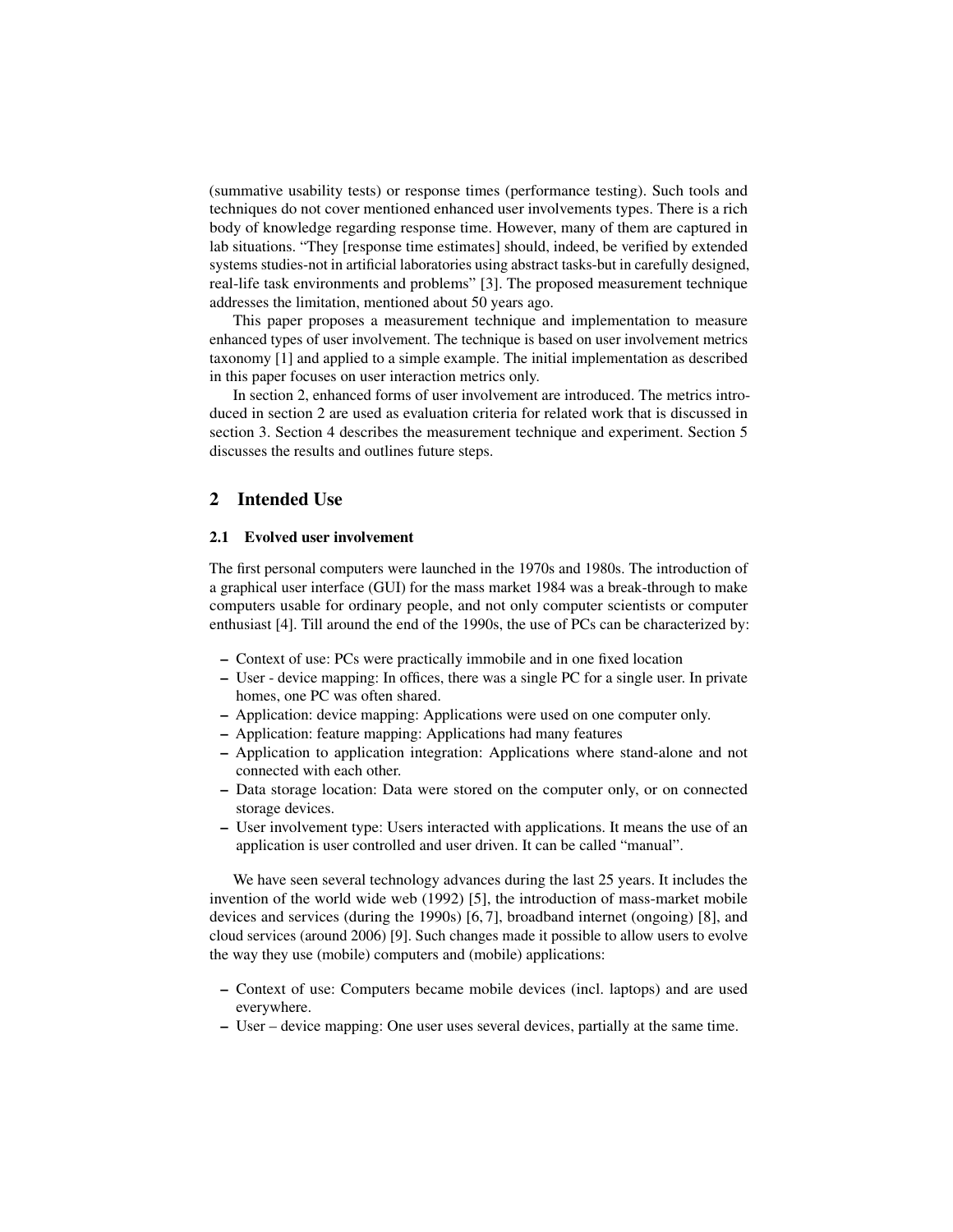- Application device mapping: The same application runs on several devices, sharing the same data which are stored in the cloud.
- Application feature mapping: Applications tend to be more specialized and have significantly fewer features ("mobile first" approach). It means we use more applications today.
- Application to application integration: Many applications are integrated with other applications and share data and status information.
- Data storage location: Data are often stored in the cloud, and some data are still stored locally.
- User involvement type: Users still interact with applications. However, many applications today run in the background and inform (interrupt) users about a status change or request inputs from users. This form of user involvement is called "intervention" and is useful for (semi-) automated processes [\[10\]](#page-12-0).

#### 2.2 User involvement metric taxonomy

As we can see, user involvement has evolved during the last 50 years. To be able to measure user involvement, the metrics need to adopt, too. That is the reason for a new user involvement metric taxonomy (see [\[1\]](#page-11-0), including definitions).

<span id="page-3-0"></span>

The user involvement taxonomy as shown in Figure [1.](#page-3-0)

Figure 1. User involvement metric taxonomy [\[1\]](#page-11-0)

*Hands-on (HA)* A user interacts with a system and drives the task completion forward. Hands-on can be measured as time and frequency.

*Waiting (WA)* A system processes the user's input and updates the system output (which becomes input for the user). Waiting can be measured as time and frequency.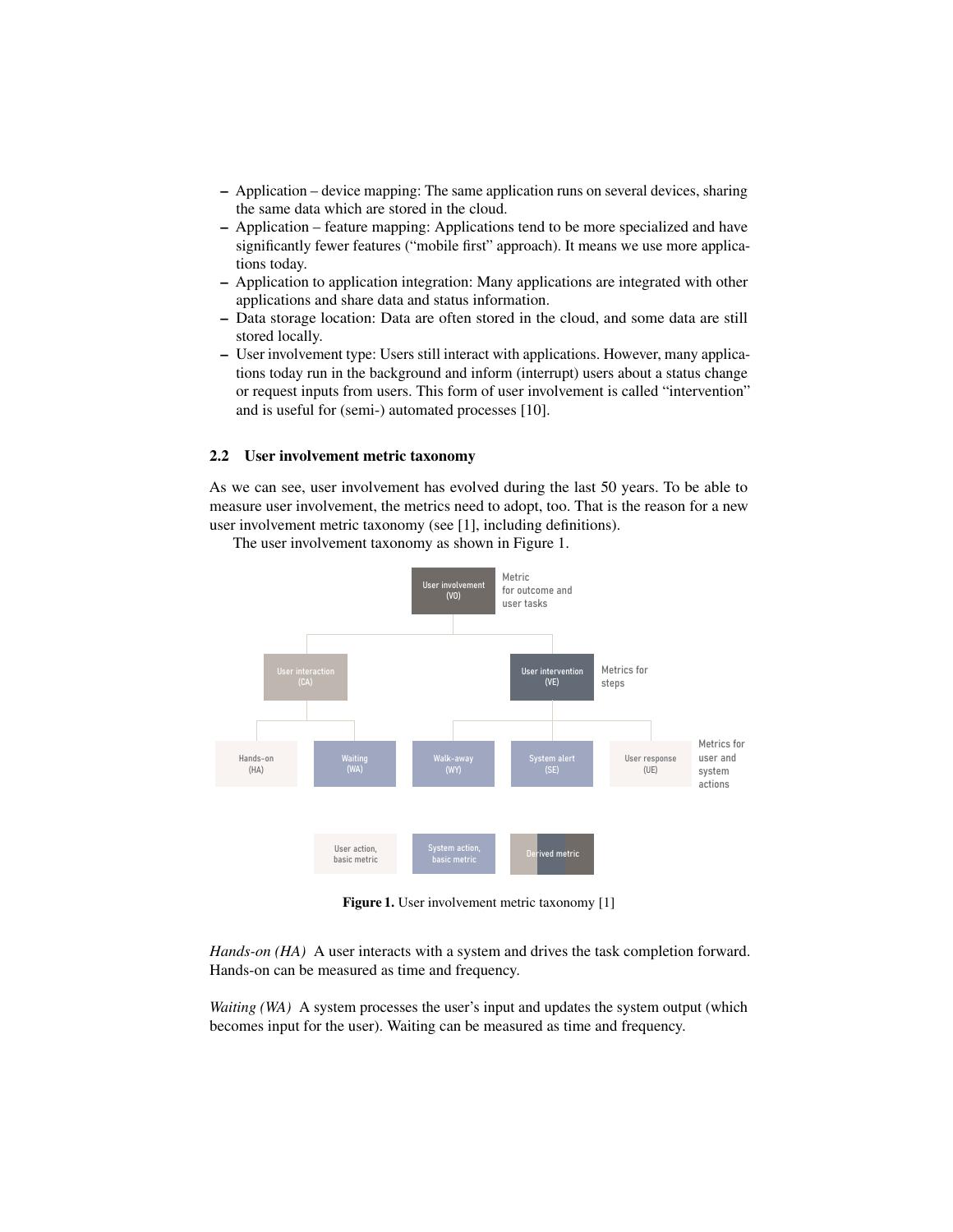*User Interaction (CA)* User interaction is the sequence of hands-on and waiting. It can be measured as time and frequency.

*Walk-away (WY)* Walk-away expresses that a user can walk away from a system while the system performs a task without the need for a user to provide inputs. Walk-away is measured as time and frequency.

*System alert (SE)* System alert is the process of providing an alert to the user as a response to an incident. It is measured in time and frequency.

*User response (UE)* The user response is the process of a user to constructively respond to a system alert. The user response is measured as time and frequency.

*User Intervention (VE)* User intervention consists of walk-away, system alert, and user response. It can be measured in time and frequency.

*User Involvement (VO)* Consists of either interaction, intervention, or both. User involvement is a metric for user tasks and for the generation of an outcome of value, consisting of one or more user tasks. It is measured in time, frequency, and productivity.

## 3 Related Work

We looked at related work considering one of the following approaches: Summative Usability Test, Performance Testing, and Web Analytics. The introduced user involvement metrics are used as criteria to demonstrate that the proposed measurement technique is different and innovative, compared to the discussed related work (see Table [1\)](#page-4-0).

<span id="page-4-0"></span>

| Approach /<br>Criteria   | CА    | HА  | WA. | WY. | <b>SE</b> | UE | VE |
|--------------------------|-------|-----|-----|-----|-----------|----|----|
| Summative Usability Test | Y     | N   | N   | N   | N         |    | N  |
| Performance Testing      | N     | N   | Y   |     |           | N  | N  |
| Web Analytics            | ( Y ) | (Y) | N   | N   | N         |    |    |

Table 1. Criteria and Approaches

Summative usability test is a test for efficiency and measures time-on-task metric [\[1\]](#page-11-0). The time-on-task is the time taken by the user to complete a task. In other words, it can measure the user interaction time and user response time but not others.

Performance testing is the process of measuring a software system's performance metrics, e.g., response time, throughput, and resource utilization [\[11,](#page-12-1) [12\]](#page-12-2). The measurement for response time starts with an event triggering a system process and ends when a system function or system process is completed or at a certain state [\[11\]](#page-12-1). It does not consider user-initiated actions as a starting point that may or may not lead to an event triggering a system process [\[13\]](#page-12-3). Response time covers all system action metrics, including waiting time (WA), walk-away time (WY), and system alert time (SE).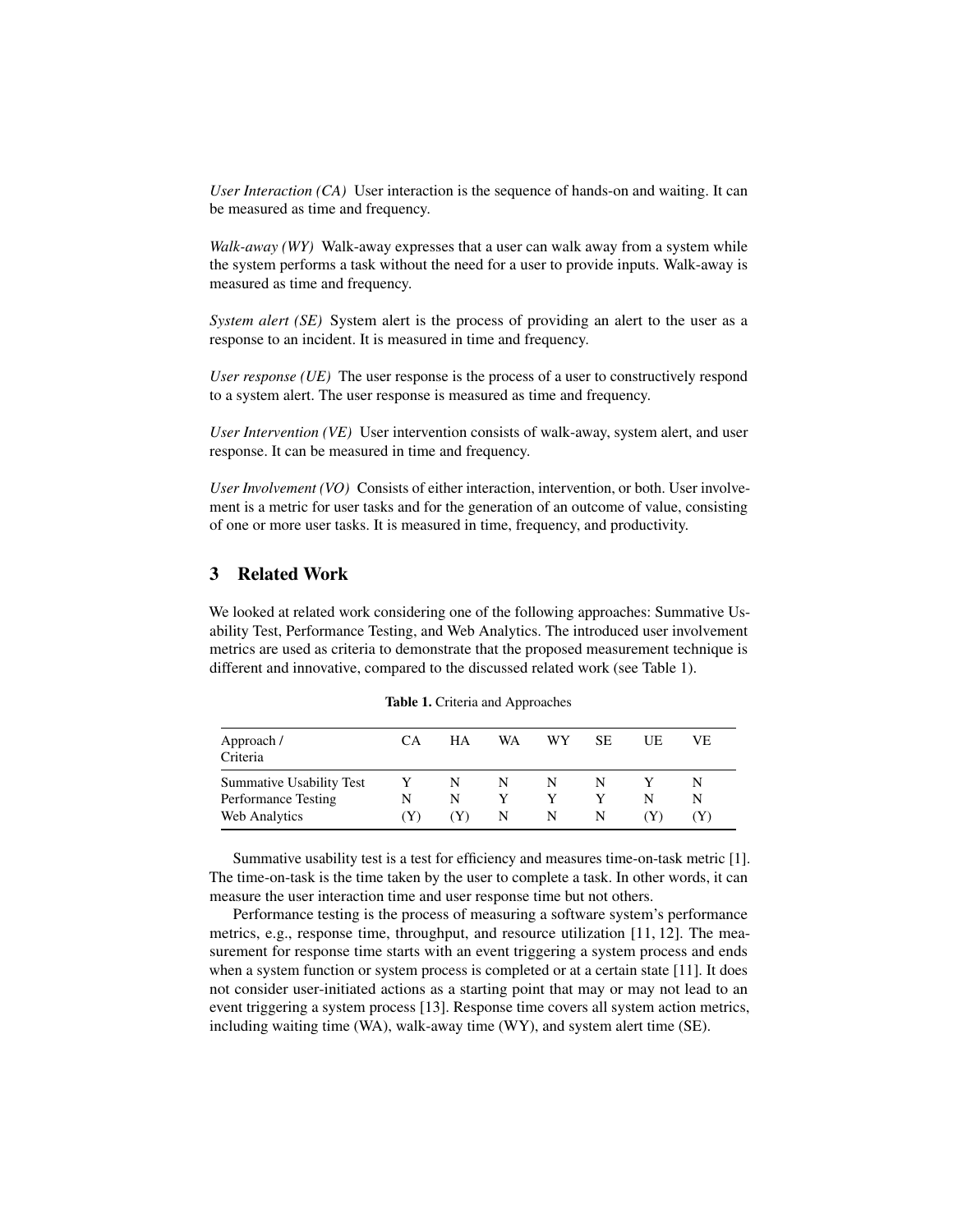Web analytics is the process of collecting and analyzing website data with the goal of optimizing website usage and experience [\[14,](#page-12-4) [15\]](#page-12-5). It is a continuous process of identifying the user behavior that is most profitable on the website [\[15\]](#page-12-5). User behavior and user-related data are tracked typically by enabling JavaScript on each webpage [\[15\]](#page-12-5). Web analytics does not track system initiated actions. Therefore, it cannot measure waiting (WA), walk-away (WY), and system alert (SE). Though web analytics can track user behavior within a website/application it cannot track the user behavior outside of the website since the technology relies on JavaScript page tagging [\[14\]](#page-12-4). For example, the opening or closing of a browser cannot be tracked by a website's JavaScript page tags. Hence, hands-on time (HA) and user response (UE) are partial yes (Y).

It is important to note that none of the approaches can be used to measure all the user involvement metrics mentioned in Figure [1.](#page-3-0) In a nutshell: None of them measures system actions and user actions.

#### 4 Technique to measure user involvement

#### 4.1 Research question [Parinitha]

The paper addresses the following research question: RQ.1: How to measure selected user involvement metrics of a software application?

#### 4.2 Measurement technique

Design details The measurement technique includes two main components: Event tracker and Log analyzer. The Event tracker monitors user and system actions for a given task and records the events to a log file. Log analyzer parses the event logs and computes the user involvement times for the task.



Figure 2. Event tracker

*Event tracker* User actions for a given task are performed using mouse and keyboard. Events generated by the mouse are "OnClick", "OnMove", etc. Events generated by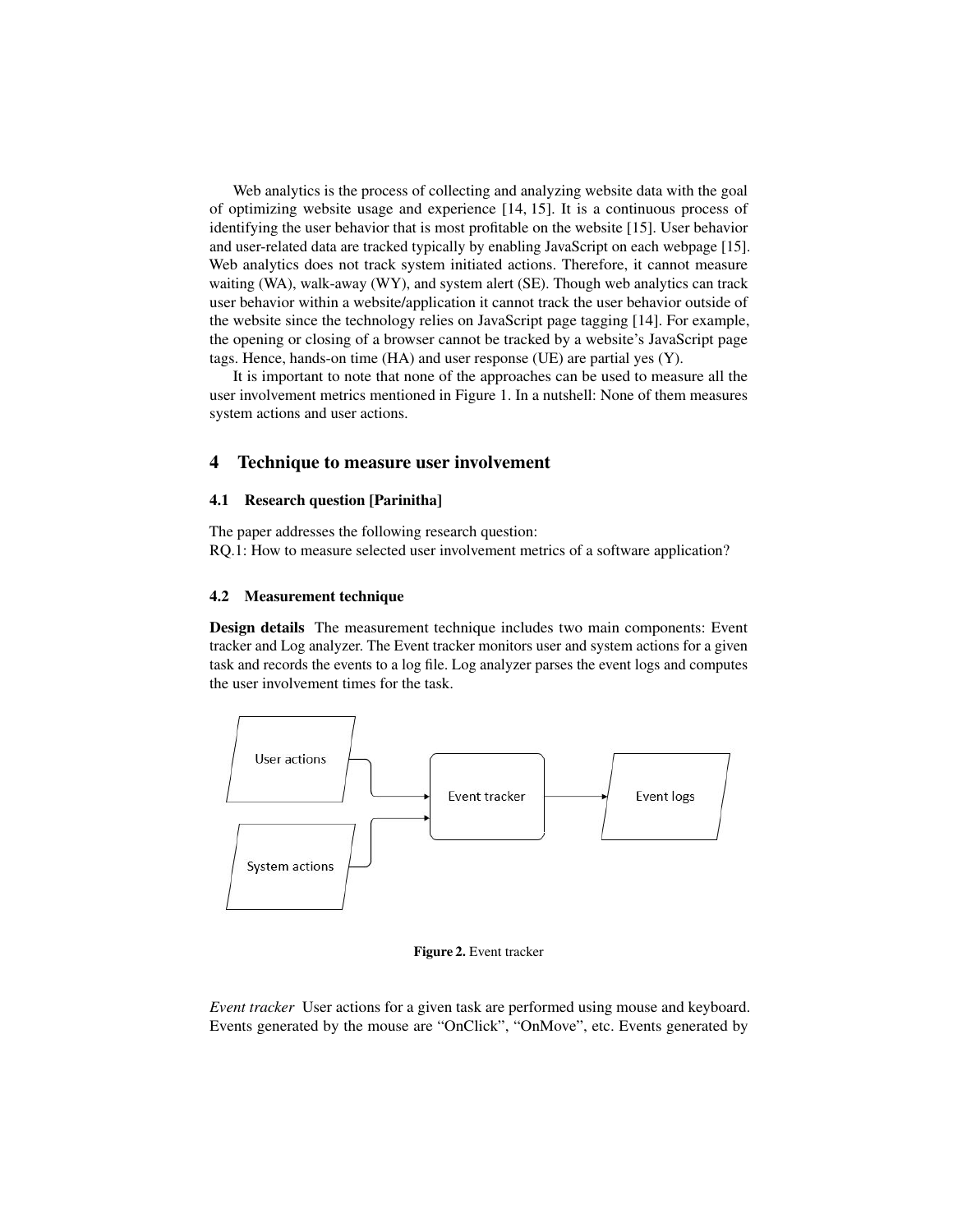the keyboard are "OnPress", "OnRelease", etc. Event tracker listens to these events and records them in a event log file with timestamps.

System actions are responses of a system or an application to a user or a system action for a given task. Event tracker monitors the system actions by tracking the user interface changes in the application and by tracking the application process. These events are recorded by the event tracker in the same event log file with timestamps.

*Log analyzer* Log analyzer consumes event logs and event metrics mapping table as inputs to compute the user involvement measurements for a given task.

- User involvement as defined earlier consists of either interaction, intervention, or both. In this case, it is user interaction i.e. hands-on and waiting times. Both handson time and waiting time are intervals. They have a start time and an end time. These start and end times are event timestamps in the event logs. Hands-on time is the difference between the start time and end time of a user action. Waiting time is the difference between the start time and the end time of a system action.
- Event logs consist of all events (user and system) with timestamps recorded by the event tracker.
- Event metrics mapping table contains information about the start and end events for every user and system action (see Table [2\)](#page-7-0).



Figure 3. Log analyzer

Implementation details The measurement algorithm was implemented in Python. The steps in the algorithm for computing user involvement measurements (hands-on and waiting times) for a given task are as follows:

- 1. Create a log file to record user and system actions
- 2. Launch a thread to listen to mouse events (OnMove, OnClick)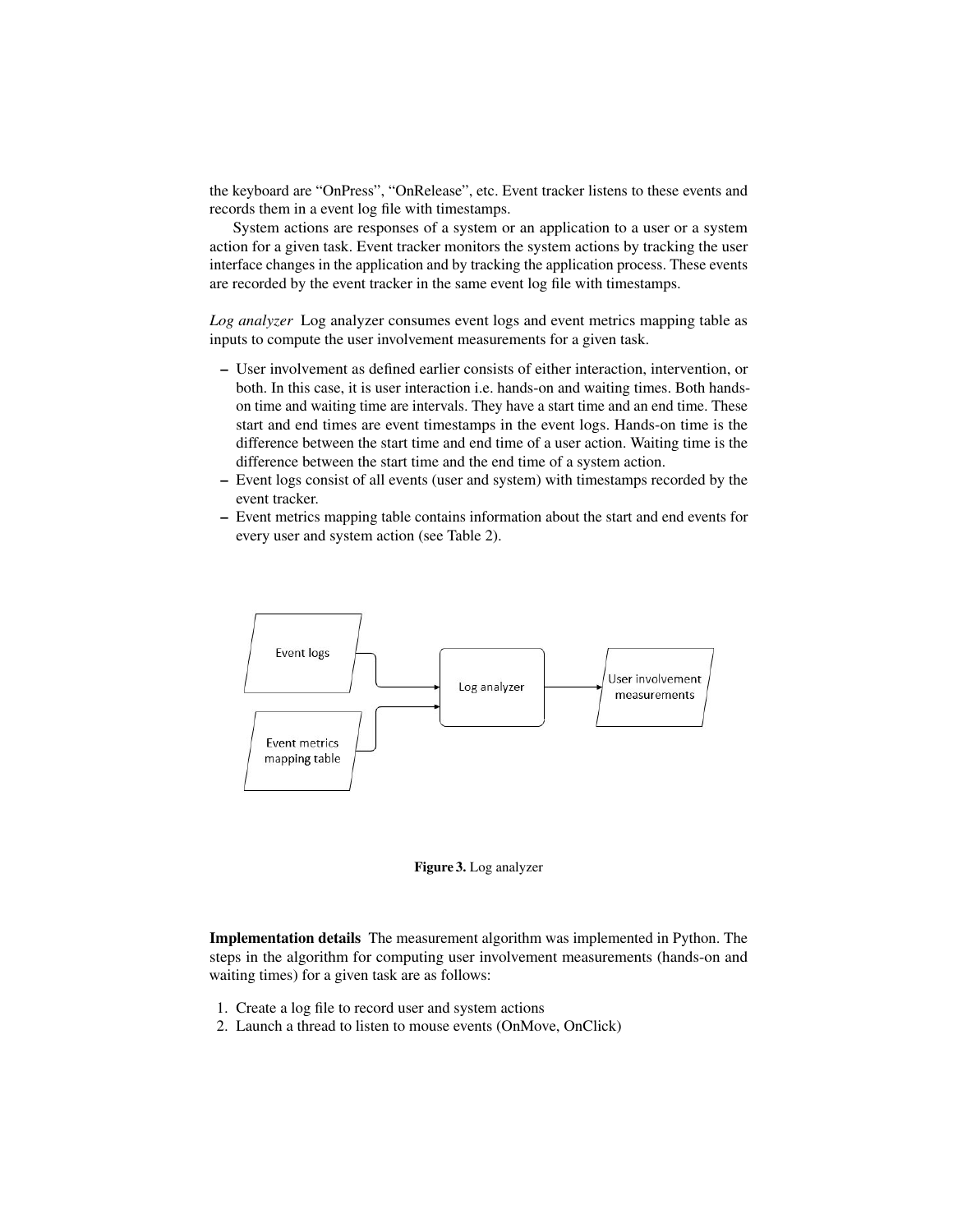- 3. Launch a thread to listen to keyboard events (OnPress, OnRelease)
- 4. Create a method to return the application process start time
- 5. Create an application driver to track the UI changes
- 6. All the threads continually write the user/system events with a timestamp to the event log file. The log analyzer takes event logs and event metric mappings as input to compute the hands-on time and waiting times (user involvement measurements).

*Mouse and keyboard events* Event tracker uses Pynput, a python library that provides methods to monitor input devices - mouse and keyboard [\[16\]](#page-12-6).

*Application process* To retrieve the application process start time, psutil a python library is used [\[17\]](#page-12-7).

*User interface changes* Appium together with WinAppDriver is used to monitor the UI of a Windows desktop application [\[18–](#page-12-8)[20\]](#page-12-9). Appium is selenium based automation framework that interacts with the platform specific application drivers such as the WinAppDriver for Windows, XCUITest for iOS, etc. [\[21,](#page-12-10) [22\]](#page-12-11).

<span id="page-7-0"></span>

| Action      | Start event                                             | End event                                                                 | Metric       |
|-------------|---------------------------------------------------------|---------------------------------------------------------------------------|--------------|
| User action | Mouse event "OnMove" or<br>end event of a system action | Keyboard event "OnPress" or Hands-on time<br>mouse event "OnClick"        |              |
|             | System action End event of a user action                | User interface display<br>completion or application<br>process start time | Waiting time |

Table 2. Event metrics mapping

#### 4.3 Experiment and results

The algorithm was applied to measure the user involvement for a Windows Calculator for a simple task of "addition". The process of the experiment is as shown in Figure [4.](#page-7-1)

<span id="page-7-1"></span>

Figure 4. Process of user involvement measurement for Calculator

Once the event tracker is started, the event tracker starts monitoring user and system actions. The mouse, keyboard, application process and changes in the calculator's user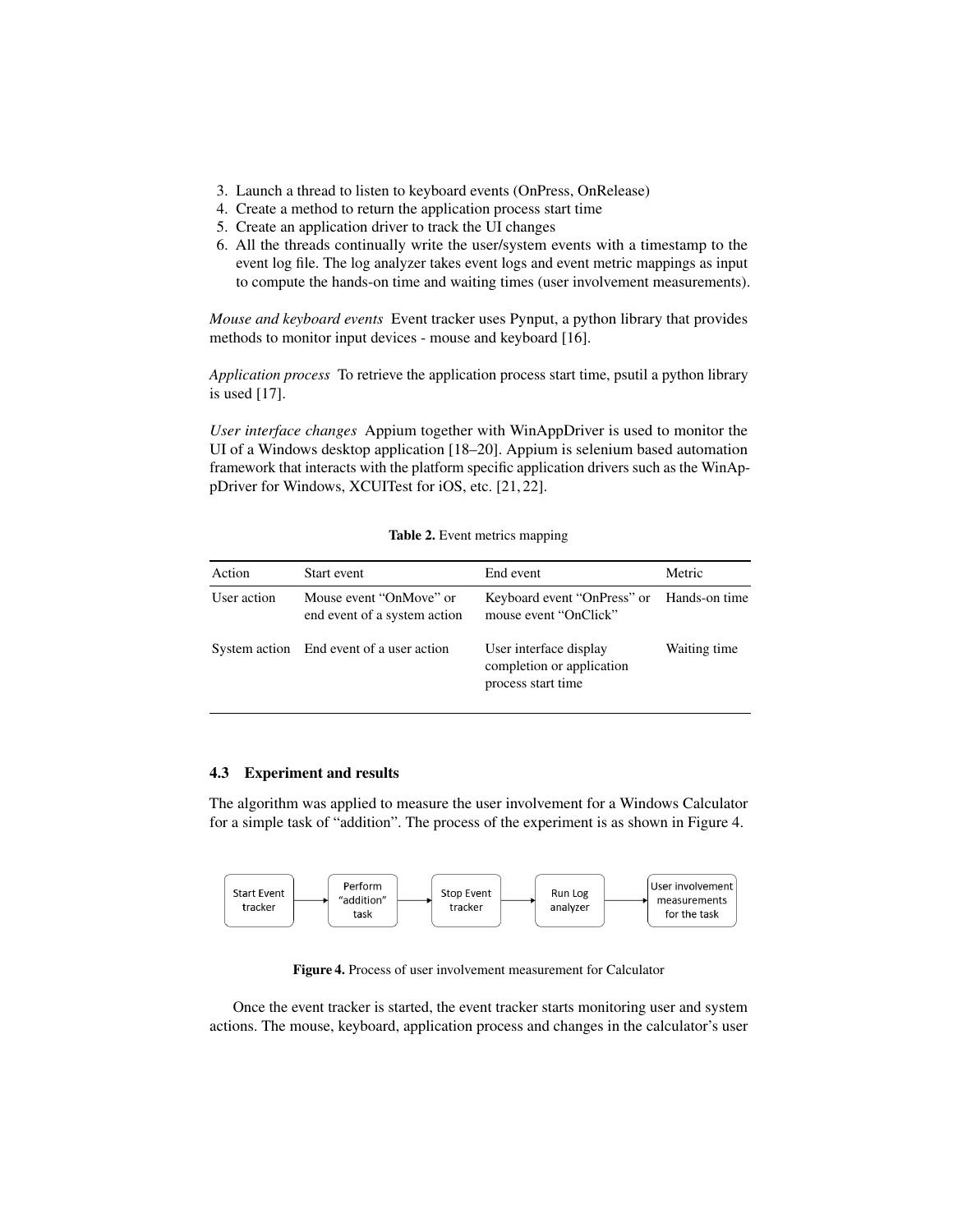<span id="page-8-0"></span>

Figure 5. Calculator UI sections

interface are tracked. The two calculator UI sections that are monitored by the event tracker (CalculatorResults and CalculatorExpression) are as shown in Figure [5.](#page-8-0)

Figure [6](#page-8-1) shows the start and end events for user and system actions (only the first 4 actions are shown). The event metric mapping table that is consumed as an input by the log analyzer to compute the user involvement measurements for the "addition" task is shown in Table [4](#page-13-0) in appendix.

<span id="page-8-1"></span>

Figure 6. Start and end events for user and system actions

The user involvement measurement results for "addition" task are shown in Table [3.](#page-9-0) The experiment was performed on a computer with the following specifications: HP laptop with an Intel(R) Core(TM)  $17-10850$ H CPU @ 2.70GHz 2.71 GHz processor, 6 Cores(s), 12 logical processors, installed RAM of 32.0 GB (31.8 GB usable). The operating system was Windows 10 Enterprise, 64-bit operating system, x64-based processor, version 20H2, build 19042.1348 with the Windows feature experience pack 120.2212.3920.0. Windows Calculator version is 10.2103.8.0.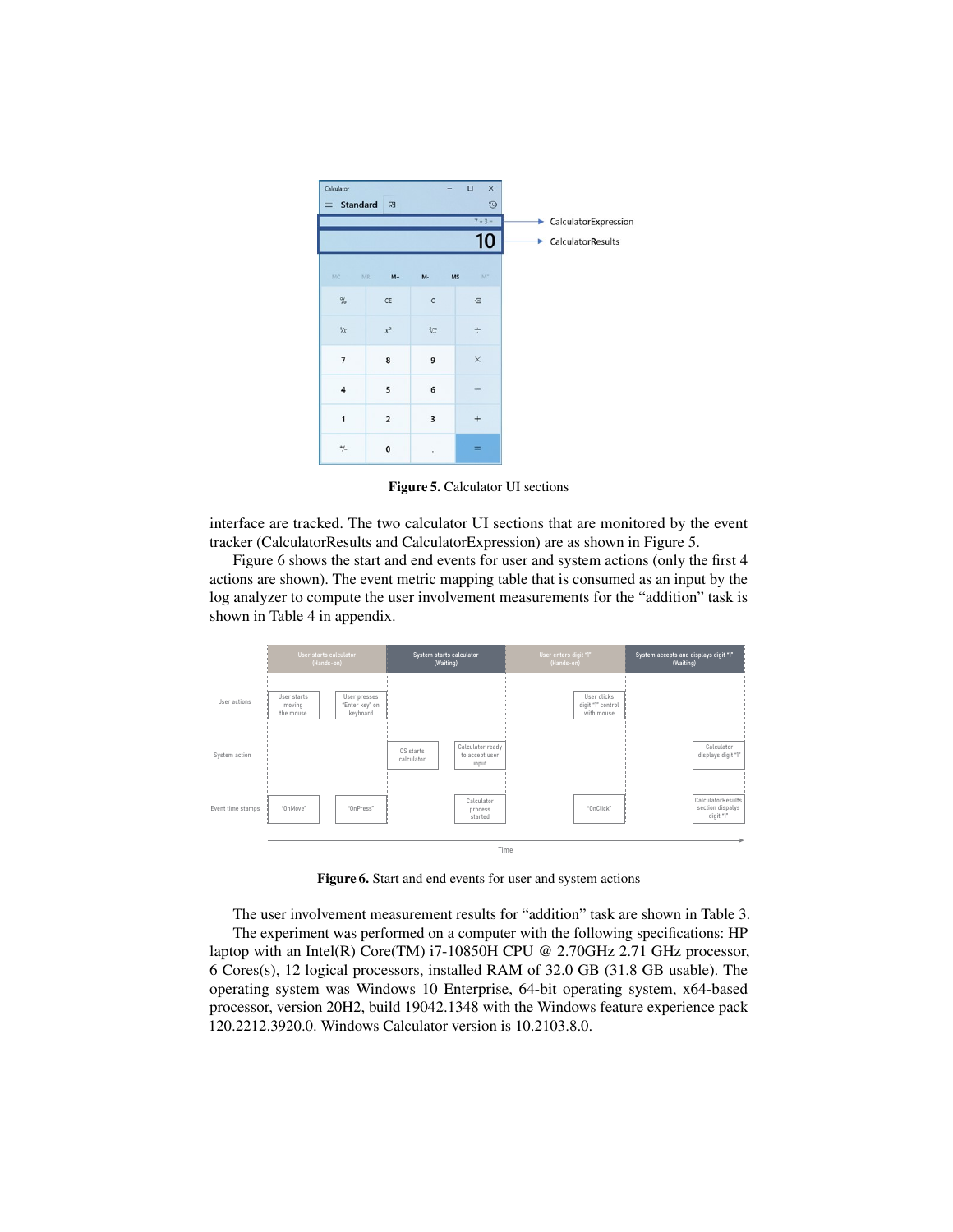<span id="page-9-0"></span>

| Action                                   | Start time   | End time     | Measurement<br>(mm:ss) | Metric                             |
|------------------------------------------|--------------|--------------|------------------------|------------------------------------|
| User starts calculator                   | 23:38:43.534 | 23:38:45.827 | 00:02.293              | Hands-on time (HAT)                |
| System starts<br>calculator              | 23:38:45.827 | 23:38:45.832 | 00:00.005              | Waiting time (WAT)                 |
| User enters digit "1"                    | 23:38:45.832 | 23:38:47.352 | 00:01.520              | Hands-on time (HAT)                |
| System accepts and<br>displays digit "1" | 23:38:47.352 | 23:38:47.470 | 00:00.118              | Waiting time (WAT)                 |
| User enters<br>operator "+"              | 23:38:47.470 | 23:38:48.055 | 00:00.585              | Hands-on time (HAT)                |
| System displays<br>operator "+"          | 23:38:48.055 | 23:38:48.244 | 00:00.189              | Waiting time (WAT)                 |
| User enters digit "2"                    | 23:38:48.244 | 23:38:48.628 | 00:00.384              | Hands-on time (HAT)                |
| System accepts<br>and displays digit "2" | 23:38:48.628 | 23:38:48.844 | 00:00.216              | Waiting time (WAT)                 |
| User enters<br>operator "="              | 23:38:48.844 | 23:38:49.278 | 00:00.434              | Hands-on time (HAT)                |
| System displays<br>operation result      | 23:38:49.278 | 23:38:49.361 | 00:00.083              | Waiting time (WAT)                 |
|                                          |              |              | 00:05.216              | Elapsed hands-on time<br>(EHAT)    |
|                                          |              |              | 00:00.611              | Elapsed waiting time<br>(EWAT)     |
| <b>Elapsed/Relative times</b>            |              |              | 00:05.827              | Elapsed interaction time<br>(ECAT) |
|                                          |              |              | 89.5%                  | Relative hands-on time<br>(REHAT)  |
|                                          |              |              | $10.5\%$               | Relative waiting time<br>(REWAT)   |

Table 3. Measurement of the user involvement time for the Windows Calculator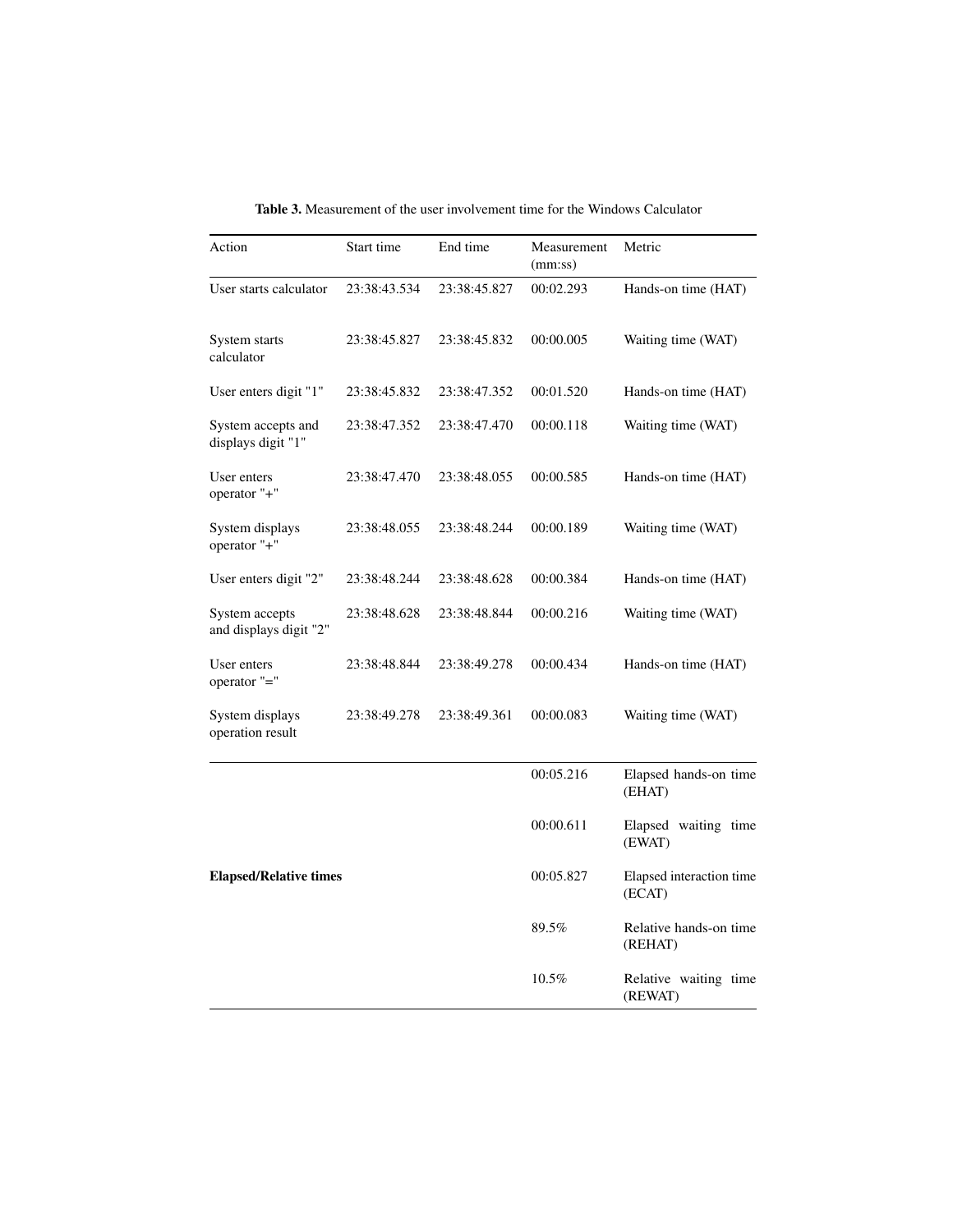#### 5 Discussion and Future Work

<span id="page-10-0"></span>

Figure 7. Calculator user involvement measurements

This paper proposes a technique to measure the efficiency of user involvement based on the user involvement metric taxonomy [\[1\]](#page-11-0) (see Figure [1\)](#page-3-0). Existing techniques such as summative usability tests, performance testing, and web analytics cannot measure elapsed user involvement including system actions and user actions. Measuring user and system actions allows to identify the root causes of inefficiencies that can be caused by system performance (measured with system actions) or by usability issues (measured with user actions).

The paper describes a measurement technique involving two main components: Event tracker - to track user and system actions, and Log analyzer - to compute the user involvement measurements from the captured logs. The Event tracker used to track user and system action uses libraries and tools such as Pynput, Psuitl, and Appium. Appium which is mostly used for functional testing is leveraged to track user interface changes in the current implementation [\[13\]](#page-12-3). It also helps to extend the implementation to applications on other platforms such as iOS and Android just by using platform specific drivers [\[21\]](#page-12-10). The technique proposed can be extended to webapps by using Selenium webdriver [\[23\]](#page-12-12).

The measurement technique is applied to the Windows Calculator for a simple addition task and the results are as shown in Table [3.](#page-9-0) The results show that 5.216 seconds (89.5% of elapsed user involvement time) is allocated to elapsed hands-on time and 0.611 seconds (10.5% of elapsed user involvement time) for elapsed waiting time. The elapsed user involvement time is 5.827 seconds. These measurements show that the elapsed waiting time is significantly lower than the elapsed hands-on time (see Figure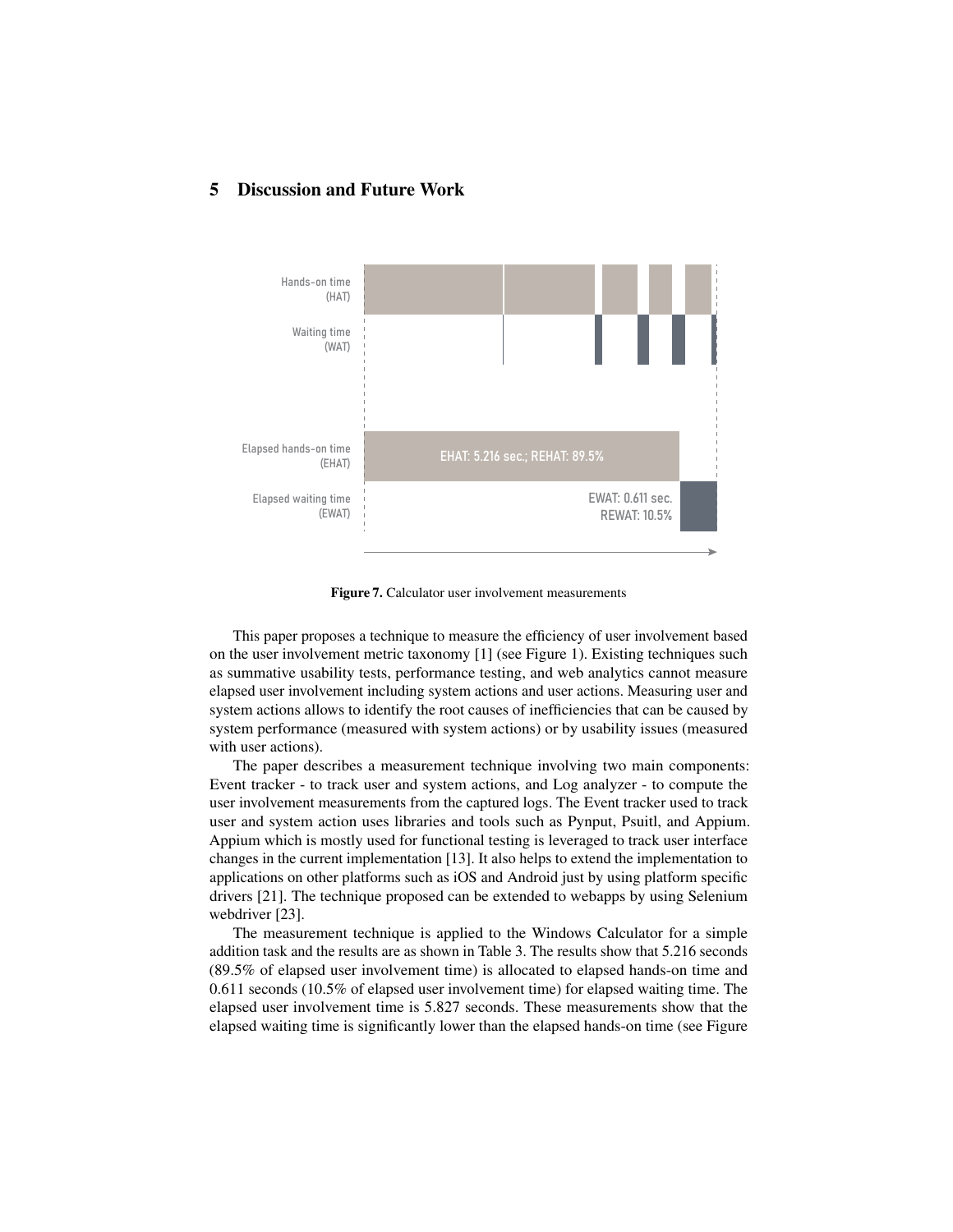[7\)](#page-10-0). The measured elapsed waiting time (0.611 seconds) is in line with the response time benchmark boundary of 0.5-1 seconds [\[2\]](#page-11-1). The average waiting time (0.122 seconds) is in line with the continuous benchmark boundary of 2-5 seconds which means that the user stays in the flow [\[2\]](#page-11-1). In general, the user involvement metrics provide context for the individual measured events and make them interpretable and usable.

The measurement technique has several limitations. (L1) It does not recognize user's actions if they are not executed with interaction devices, e.g., mouse movement, keystrokes, etc. (L2) The start of a user action is difficult to identify because it either starts with a cognitive process or with use of an interaction device which may or may not contribute to the task at hand. (L3) We could not find a way so far to determine automatically when a Windows application is ready for user involvement. Initially, the process start time was considered as an indication that the calculator is ready for use by the user. After some experiments with other native Windows applications, it was found that the application process appears in the task manager before the application is ready for user involvement or user inputs. (L4) Another limitation is the calculator example itself, which is small and high performant.

In order to measure user involvement times, user intervention measurements (both time and frequency) are also needed. A technique to measure user intervention times is a fruitful topic for future research. Another possible extension is the automatic detection of deviations from user involvement benchmarks.

#### References

- <span id="page-11-0"></span>1. Degen, H.: Efficiency of user involvement: an underrated opportunity for value creation. In: Proceedings of 17th International Conference on Wirtschaftsinformatik February 2022, Nürnberg, Germany (2022)
- <span id="page-11-1"></span>2. Seow, S.C.: Designing and Engineering Time: The Psychology of Time Perception in Software. Addison-Wesley Professional, 1 edn. (2008), [https://www.pearson.com/us/hig](https://www.pearson.com/us/higher-education/program/Seow-Designing-and-Engineering-Time-The-Psychology-of-Time-Perception-in-Software/PGM166241.html) [her-education/program/Seow-Designing-and-Engineering-Time-T](https://www.pearson.com/us/higher-education/program/Seow-Designing-and-Engineering-Time-The-Psychology-of-Time-Perception-in-Software/PGM166241.html) [he-Psychology-of-Time-Perception-in-Software/PGM166241.html](https://www.pearson.com/us/higher-education/program/Seow-Designing-and-Engineering-Time-The-Psychology-of-Time-Perception-in-Software/PGM166241.html)
- <span id="page-11-2"></span>3. Miller, R.B.: Response Time in Man-Computer Conversational Transactions. In: Proceedings of the December 9-11, 1968, Fall Joint Computer Conference, Part I. pp. 267––277. AFIPS '68 (Fall, part I), Association for Computing Machinery, New York, NY, USA (1968), [https:](https://doi.org/10.1145/1476589.1476628) [//doi.org/10.1145/1476589.1476628](https://doi.org/10.1145/1476589.1476628)
- <span id="page-11-3"></span>4. Apple: Apple Introduces Macintosh Advanced Personal Computer. https://web.stanford.edu/dept/SUL/sites/mac/primary/docs/pr1.html (Jan 1984), accessed 18. Dec. 2021
- <span id="page-11-4"></span>5. Berners-Lee, T.: World Wide Web. http://info.cern.ch/hypertext/WWW/TheProject.html (Dec 1990), accessed 18. Dec. 2021
- <span id="page-11-5"></span>6. Farley, T.: Mobile telephone history. Telektronikk 101(3/4), 22–34 (Feb 2005), [https:](https://www.telenor.com/wp-content/uploads/2012/05/T05_3-4.pdf) [//www.telenor.com/wp-content/uploads/2012/05/T05\\_3-4.pdf](https://www.telenor.com/wp-content/uploads/2012/05/T05_3-4.pdf)
- <span id="page-11-6"></span>7. ETSI: 5G. Standard, European Telecommunications Standards Institute, Sophia-Antipolis, France, <https://www.etsi.org/technologies/5G>
- <span id="page-11-7"></span>8. A History of Speed as the World Wide Web Turns 25. https://www.ncta.com/whats-new/ahistory-of-speed-as-the-internet-turns-25 (Aug 2016), accessed 16. Jan. 2022
- <span id="page-11-8"></span>9. Arutyunov, V.V.: Cloud computing: Its history of development, modern state, and future considerations. Scientific and Technical Information Processing 39, 173–178 (Jul 2012), <https://doi.org/10.3103/S0147688212030082>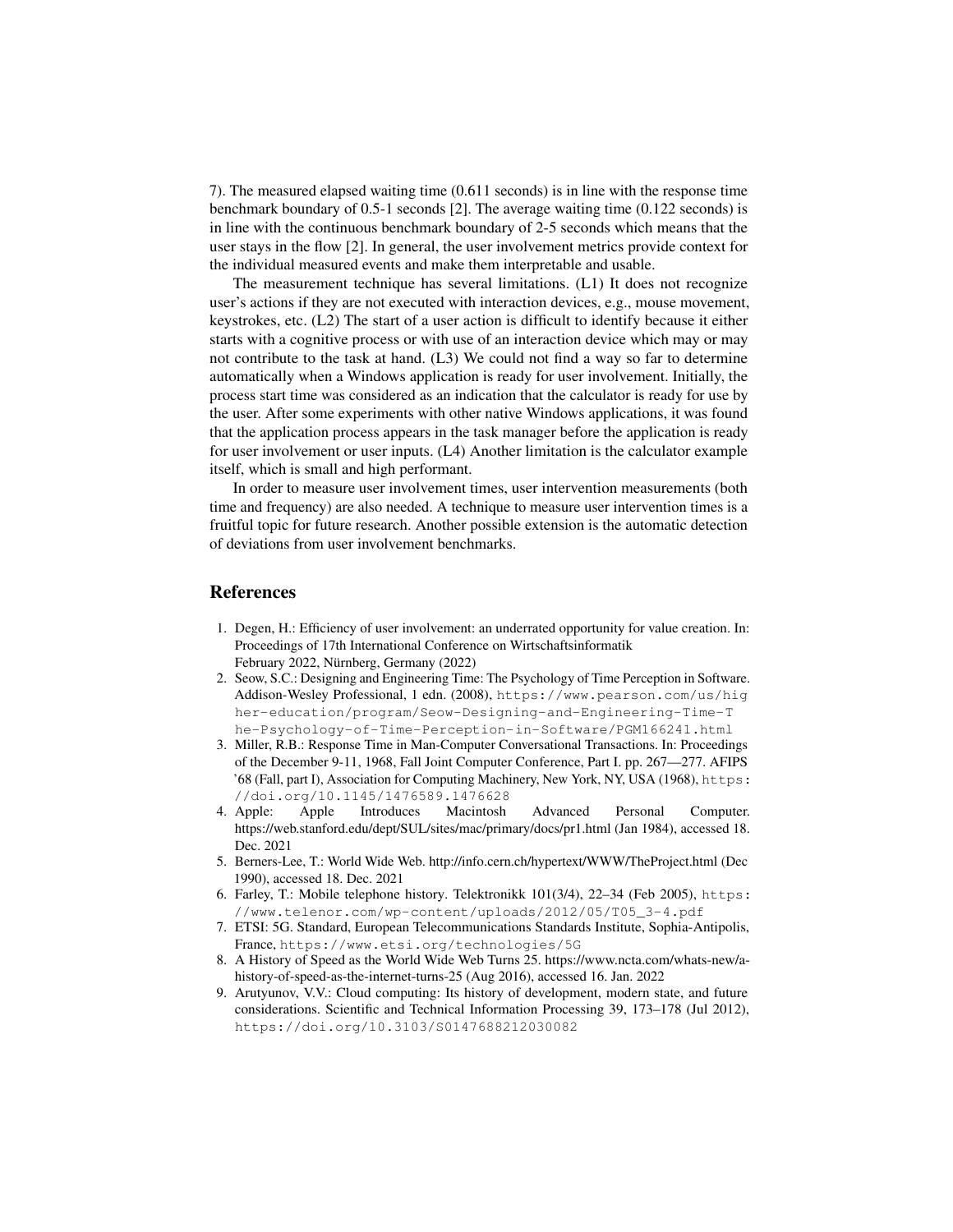- <span id="page-12-0"></span>10. Schmidt, A., Herrmann, T.: Intervention user interfaces: A new interaction paradigm for automated systems. Interactions 24(5), 40–45 (aug 2017), [https://doi.org/10.1145/](https://doi.org/10.1145/3121357) [3121357](https://doi.org/10.1145/3121357)
- <span id="page-12-1"></span>11. Gorton, I.: Essential Software Architecture (2. ed.). (01 2011)
- <span id="page-12-2"></span>12. Jiang, Z.M., Hassan, A.E.: A survey on load testing of large-scale software systems. IEEE Transactions on Software Engineering 41(11), 1091–1118 (2015)
- <span id="page-12-3"></span>13. Quental, N.C., de Albuquerque Siebra, C., Quintino, J.P., Florentin, F., da Silva, F.Q.B., de Medeiros Santos, A.L.: Automating gui response time measurements in mobile and web applications. In: Proceedings of the 14th International Workshop on Automation of Software Test. p. 35–41. AST '19, IEEE Press (2019), [https://doi.org/10.1109/AST.2019.](https://doi.org/10.1109/AST.2019.00011) [00011](https://doi.org/10.1109/AST.2019.00011)
- <span id="page-12-4"></span>14. Bekavac, I., Garbin Praničević, D.: Web analytics tools and web metrics tools: An overview and comparative analysis. Croatian Operational Research Review 6, 373–386 (10 2015)
- <span id="page-12-5"></span>15. Kumar, V., Ogunmola, G.: Web analytics for knowledge creation: A systematic review of tools, techniques, and practices. International Journal of Cyber Behavior, Psychology and Learning 10, 1–14 (12 2019)
- <span id="page-12-6"></span>16. pynput. https://pypi.org/project/pynput/1.7.5/ (Nov.), accessed 15. Dec. 2021
- <span id="page-12-7"></span>17. psutil documentation. https://psutil.readthedocs.io/en/latest/, accessed 10. Dec. 2021
- <span id="page-12-8"></span>18. Appium. http://appium.io/, accessed 10. Dec. 2021
- 19. Windows Application Driver. https://github.com/Microsoft/WinAppDriver (Jan 2020), accessed 15. Jan. 2021
- <span id="page-12-9"></span>20. You can use WinAppDriver by itself or with Appium. https://github.com/microsoft/WinAppDriver/blob/master/Docs/UsingAppium.md, accessed 15. Dec. 2021
- <span id="page-12-10"></span>21. Introduction to Appium. https://appium.io/docs/en/about-appium/intro/, accessed 10. Dec. 2021
- <span id="page-12-11"></span>22. Microsoft, T.C.A.: WinAppDriver and Desktop UI Test Automation. https://techcommunity.microsoft.com/t5/testingspot-blog/winappdriver-and-desktopui-test-automation/ba-p/1124543 (Jan 2020), accessed 15. Jan. 2022
- <span id="page-12-12"></span>23. Selenium. https://www.selenium.dev/, accessed 15. Dec. 2021